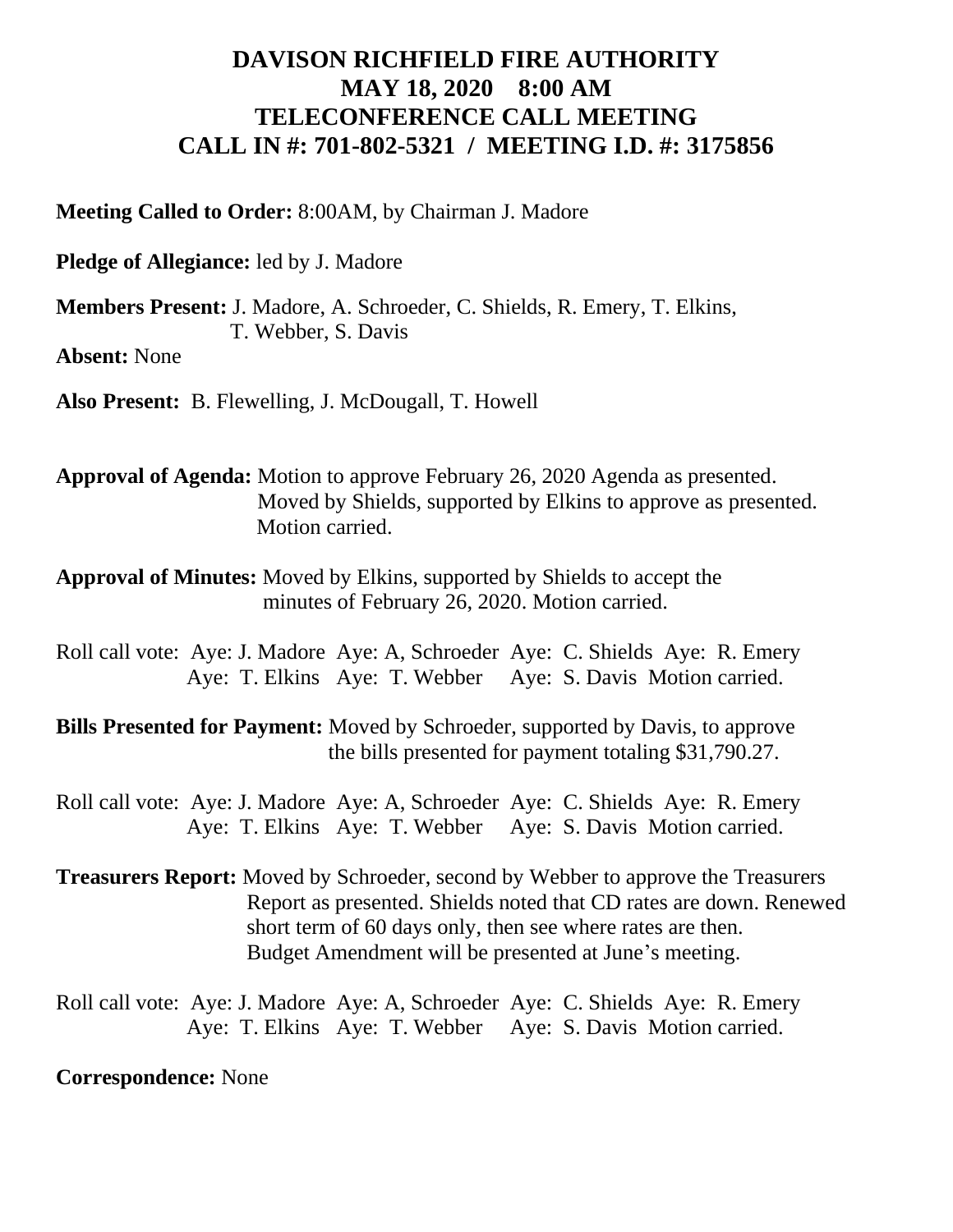Davison Richfield Fire Authority May 18, 2020 Page 2

**Unfinished:** Auxiliary Bylaws updated from previous meeting suggestions made. Removed some things too complicated for current needs & created an OPS Manual in addition to.

Roll call vote: Aye: J. Madore Aye: A, Schroeder Aye: C. Shields Aye: R. Emery Aye: T. Elkins Aye: T. Webber Aye: S. Davis Motion carried.

**New Business:** Tier II Fire Run Rate Resolution 2020-02 & Budget Resolution Fiscal Year 2020/2021 2020-03. Moved by J. Madore, second by T. Webber to accept: Rate will be \$580 per run once budgeted numbers are met. S. Davis expressed concerns regarding major impact on department long term. Do not want a situation down road of having to lease equipment, etc. C. Shields suggested the board review yearly, to not continue much beyond current year. Avoid borrowing from Vehicle Fund.

Roll call vote: Aye: J. Madore Aye: A, Schroeder Aye: C. Shields Aye: R. Emery Aye: T. Elkins Aye: T. Webber Aye: S. Davis Motion carried.

> Moved by Schroeder, second by Madore to accept the Proposed Budget 2020-2021. Approved after much discussion considering this has been/is such an unpredictable year. Chief recommends a Budget Mtg be held Dec/Jan timeframe to check 3 municipalities run numbers.

Roll call vote: Aye: J. Madore Aye: A, Schroeder Aye: C. Shields Aye: R. Emery Aye: T. Elkins Aye: T. Webber Aye: S. Davis Motion carried.

**Personnel Committee:** Letters were presented from Chief Flewelling & Assistant Chief J. Bratton recommending that Lt. 1 J. Cole be moved to permanent status, high scores on all tests, effective 3/9/20. Motion by Elkins, second by Shields to accept.

Roll call vote: Aye: J. Madore Aye: A, Schroeder Aye: C. Shields Aye: R. Emery Aye: T. Elkins Aye: T. Webber Aye: S. Davis Motion carried.

> 1 year input on C. Dayak & B. Whitman progressing well. Due to Covid-19, probation will be extended until they complete Academy, which has been postponed. No action required.

 3 month input on J. Johnson & S. Mathews progressing well. Both have completed MFR class.